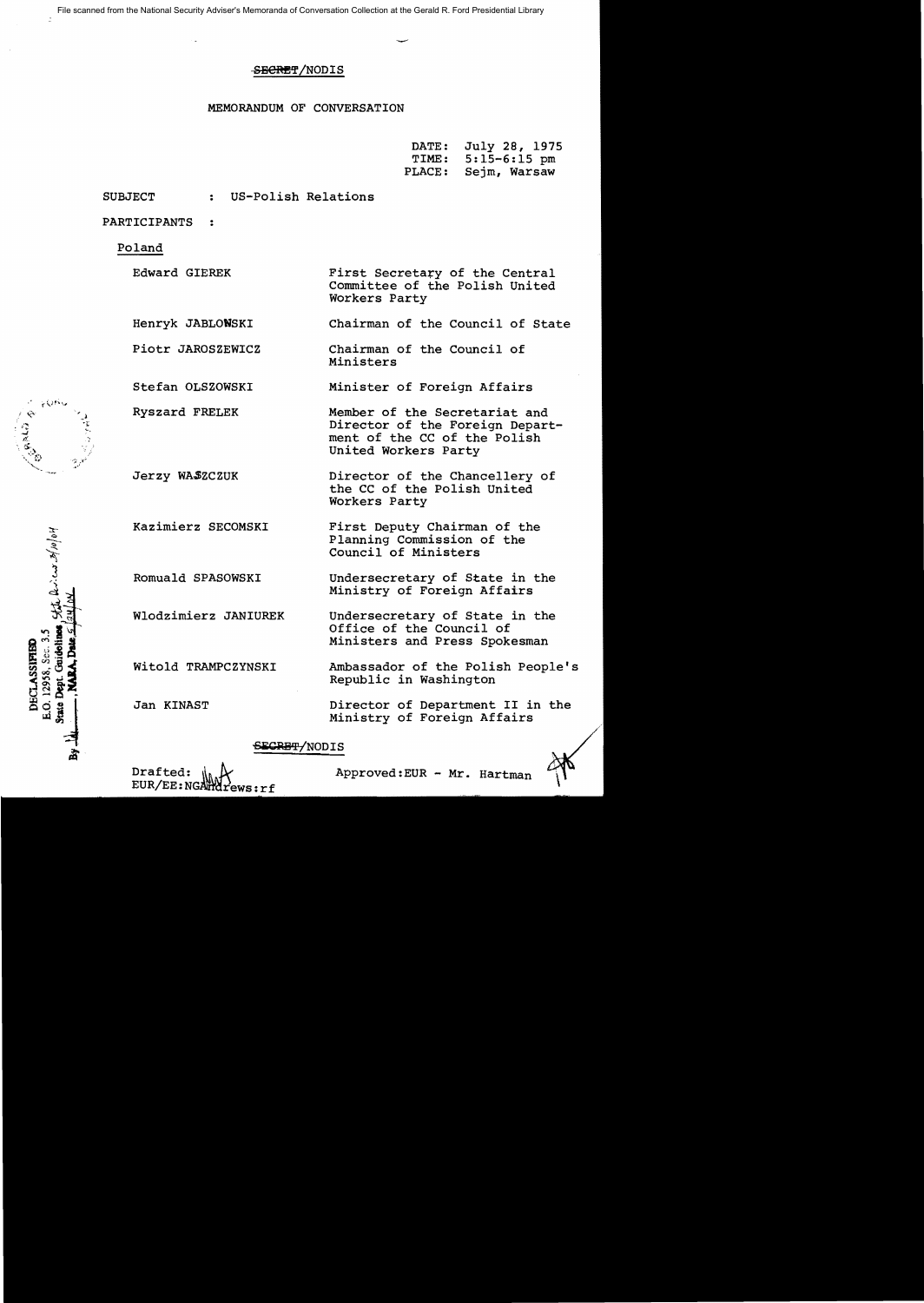## -SBCRET/NODIS

 $-2-$ 

us

President FORD Henry A. KISSINGER Secretary of State and Assistant to the President for National Security Affairs Richard T. DAVIES Ambassador of the United States in Warsaw Lt. Gen. Brent SCOWCROFT Deputy Assistant to the President for National Security Affairs Helmut SONNENFELDT Counselor, Department of State Arthur A. HARTMAN Assistant Secretary of State for European Affairs A. Denis CLIFT Senior Staff Member, National Security Council Nicholas G. ANDREWS Director, Office of Eastern European Affairs, Department of State

DISTRIBUTION

SECRET/NODIS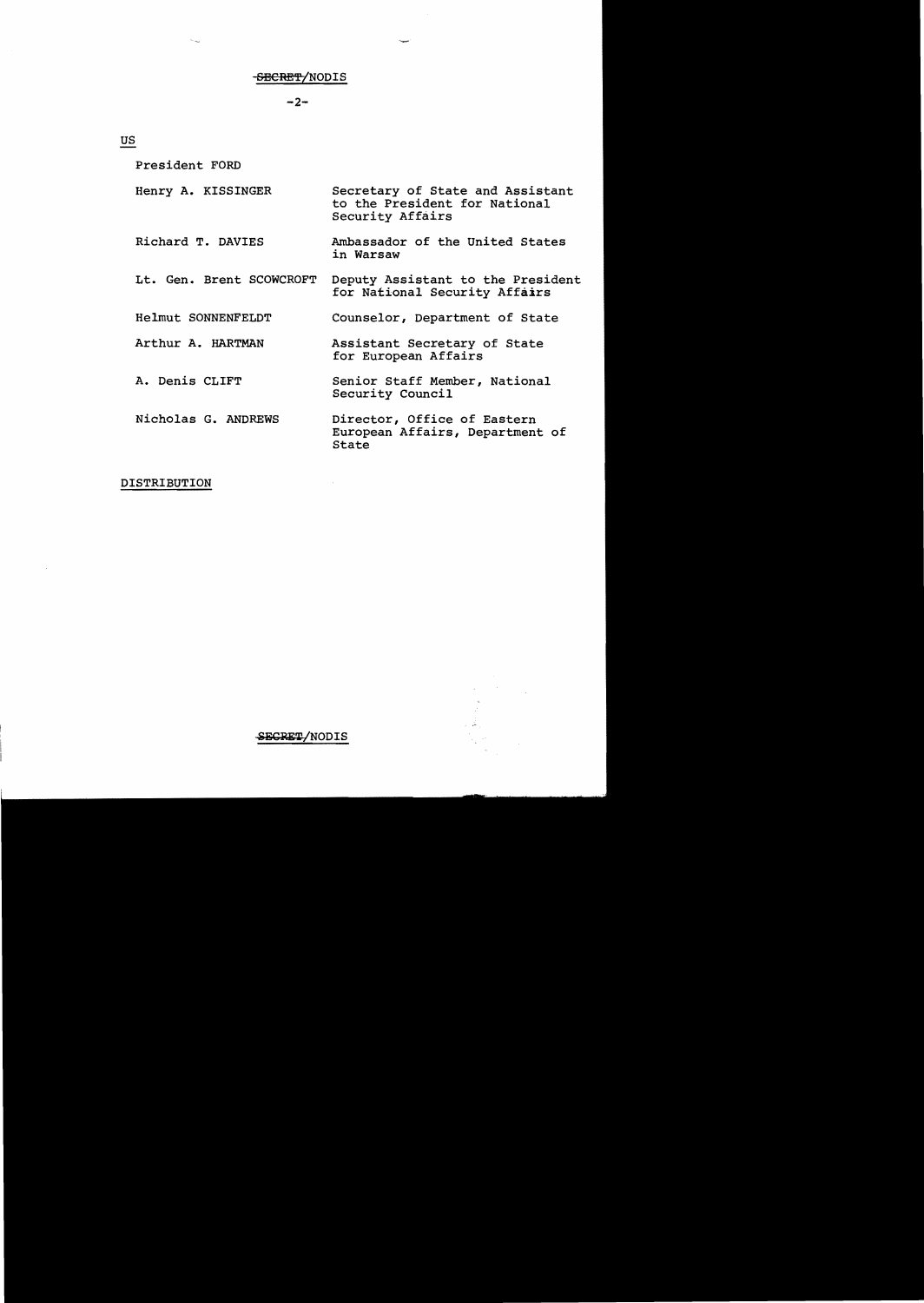#### SECRETYNODIS

#### $-3-$

The President: Is it permissible to smoke?

Gierek: Yes, I think so. This is a painting by Matejko. It depicts a meeting of the Polish parliament on May 3, 1791. That was the date on which the Constitution was adopted. This painting is the story of that event.

The President: That is about the same time our Congress first met.

(The press leaves.)

Gierek: There was a period when any Polish leader who wished to veto a proposal raised his hand and the proposal was finished. People speak of that period of Polish history as a period when true democracy flourished. But the question is: Was that really democracy or anarchy?

Mr. President, I would like once again on behalf of myself and the Polish Government and State to express my heartfelt satisfaction with your visit to Poland. I am convinced that you can feel the sympathy and respect which the Polish people have for the people<br>of the United States and for you personally. Also, of the United States and for you personally. I would like to say again that my wife and I recall with great pleasure our visit to the United States. I recall my talks with you and your collaborators and I saw evidence in the United States of friendship for the Polish people. Your visit takes place at a time of particularly intensive development of United States-Polish relations and this makes me very happy. Our exchange of views will provide a new stimulus for the future development of relations as well as for peaceful cooperation on an international plane. For many important reasons, your visit, Mr. President, for many important reasons, your visit, Mr. Presiden<br>is of paramount importance. It seems to me that it is of paramount importance. It seems to me that it<br>comes about at the proper time. My colleagues and I<br>regret that it is such a short visit. I would like to regret that it is such a short visit. have acquainted you with more of our achievements and with all that the Polish people have accomplished. With your permission, Mr. President, I propose, before we discuss Soviet-Polish-American relations, that I inform you briefly 'about developments in Poland.

-S<del>EGRET</del>/NODIS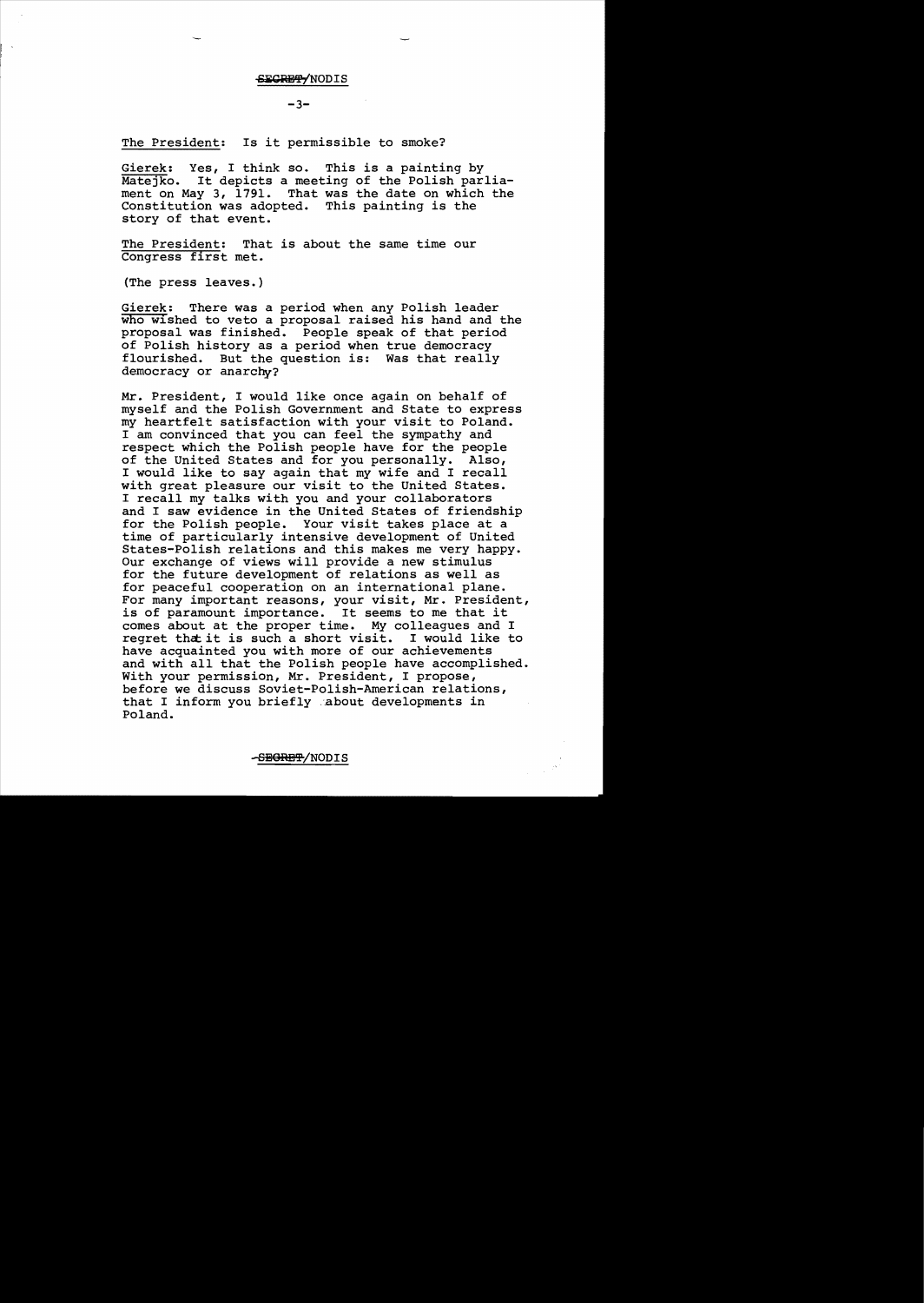## SECRET/NODIS

**-4**

The President: I would be very glad to hear you make that presentation.

Gierek: Your visit, Mr. President, is taking place in a year in which we are finishing our five-year program of economic development. We are now preparing a new program, 1976-1980. The balance sheet of the five-year plan which we are finishing is tremendous. During this period, we are achieving production growth of 70%. Growth in agriculture is more than 20%. We are increasing national income by about 60%. We are making a great investment effort. We are making very great efforts for the expansion of modern branches of industry, including raw materials, electrical engineering, ship building, food industry and light industry. As a result of these accomplishments we are achieving important social results. The growth of employment in the national economy will be increased by 1,800,000 people. During the current five-year plan, we have as salaried employees more than 11 million people in industries and services. Real wages will have grown by 40%. Equally high is the growth of the incomes of the rural population. I want to tell you that along with these achievements, during this five-year plan we are maintaining the same prices for basic foodstuffs. This is not easy for us. There are some problems, in the first place, concerning meat supplies. Consumption during this five-year plan has grown by 17 kilograms (more than 34 pounds) per capita. In other words, we are reaching our target of 70 kilograms per capita. Naturally, this is not the American standard, but if we consider that we have achieved in one five-year plan a growth of 17 kilograms, this points to the great effort which our State has taken and is still taking. On the subject of difficulties, the growth of wages and other incomes accounts for much greater demands for all kinds of market products. This we are trying to solve. These efforts of ours are not without difficulties. Our people have had a long period of hard work and sacrifices. They have had to build Poland up after tremendous war damage. Naturally, there are possibilities for us to improve the situation. We do it and strive for it but not without difficulties.

SECRET ANODIS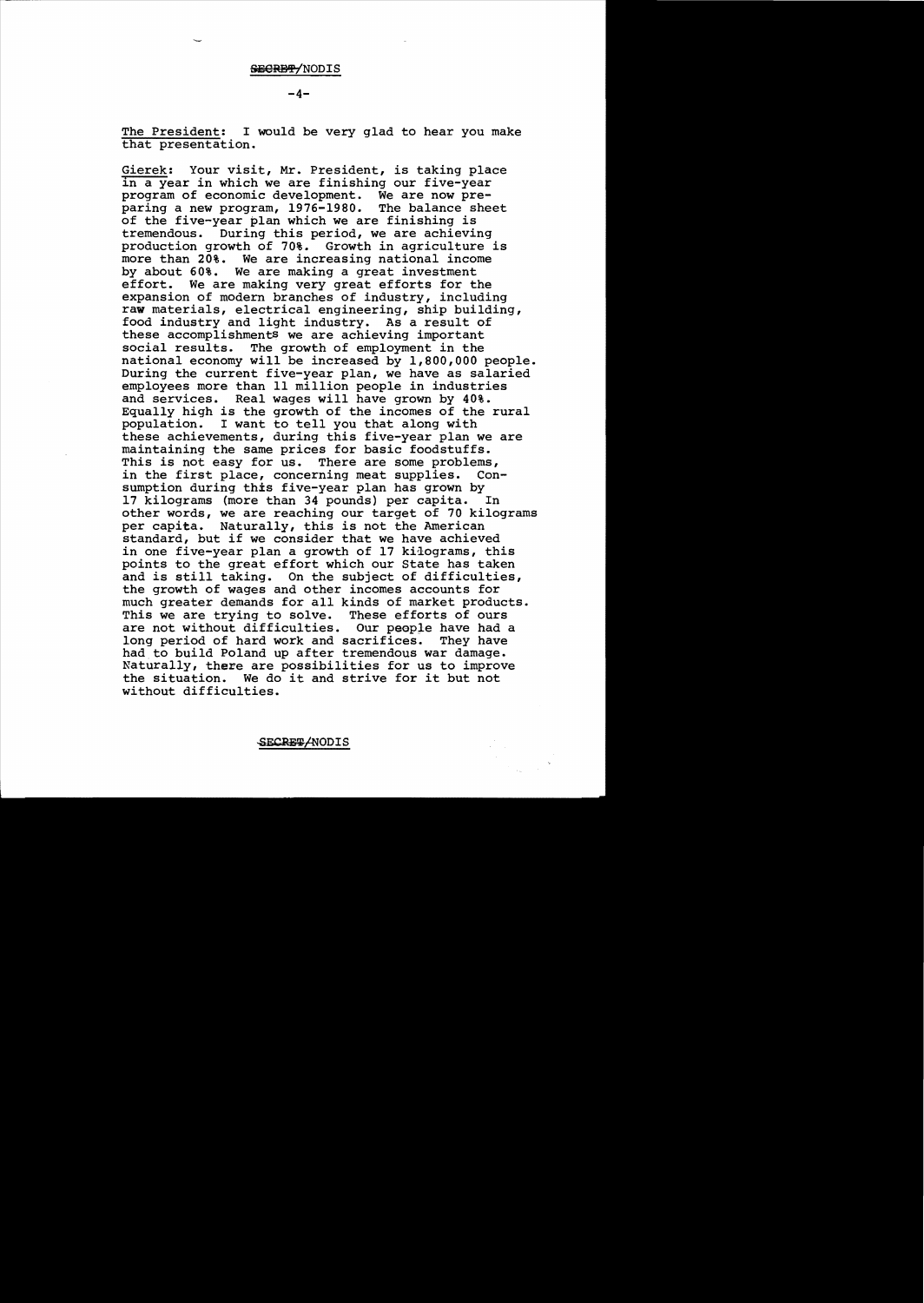$-5-$ 

Our present speedy development is linked with the dynamic growth of foreign trade. This is true of<br>all directions of our foreign trade. It is true all directions of our foreign trade. of trade with the Soviet Union, the socialist countries, and economic exchanges with the West. The growth of oil prices, chemical semi-production and other raw materials, machinery and other equipment, result in quite definite difficulties faced by our economy. We can also feel the effects of increases in prices in the West which accounts for nearly half of our foreign trade. I believe the situation will improve due to some advances in the relationships of certain goods which we export. We are now working on the main directions of our new five-year plan which in the fall we will present<br>to all our people for a national discussion. Then, to all our people for a national discussion. we will present the draft to the Seventh Session of the Party Congress in November.

In social policy, we are building during this fiveyear plan more than 100,000 apartments per year. During the next five-year plan, we estimate we shall build 1,500,000 apartments. These figures are not too high at all given our housing needs. The housing problem in Poland is extremely important, if you know what Poland was like after World War II. first World War also resulted in certain damages and some of those damages have been preserved to this day. We try to devote much attention to housing. It is linked to the dynamic growth of the country in general and linked to a considerable birth rate. Poland has over 34,000,000 population and this trend still continues to be quite high. But houses have to be given to the people.

In the economy we now put much stress on the full utilization of raw materials including energy, the modernization of other branches of industry, and the acceleration of growth of food production. have prepared a special program which we are now implementing. Poland has conditions for even more rapid development. We are one of the ten most highly industrialized countries in the world. We have an energy base, including not only coal (deposits of which are sufficient for 200 years), but also big deposits

SECRET/NODIS

 $\mathcal{O}_{N_{\text{max}}}$ 

 $\sim$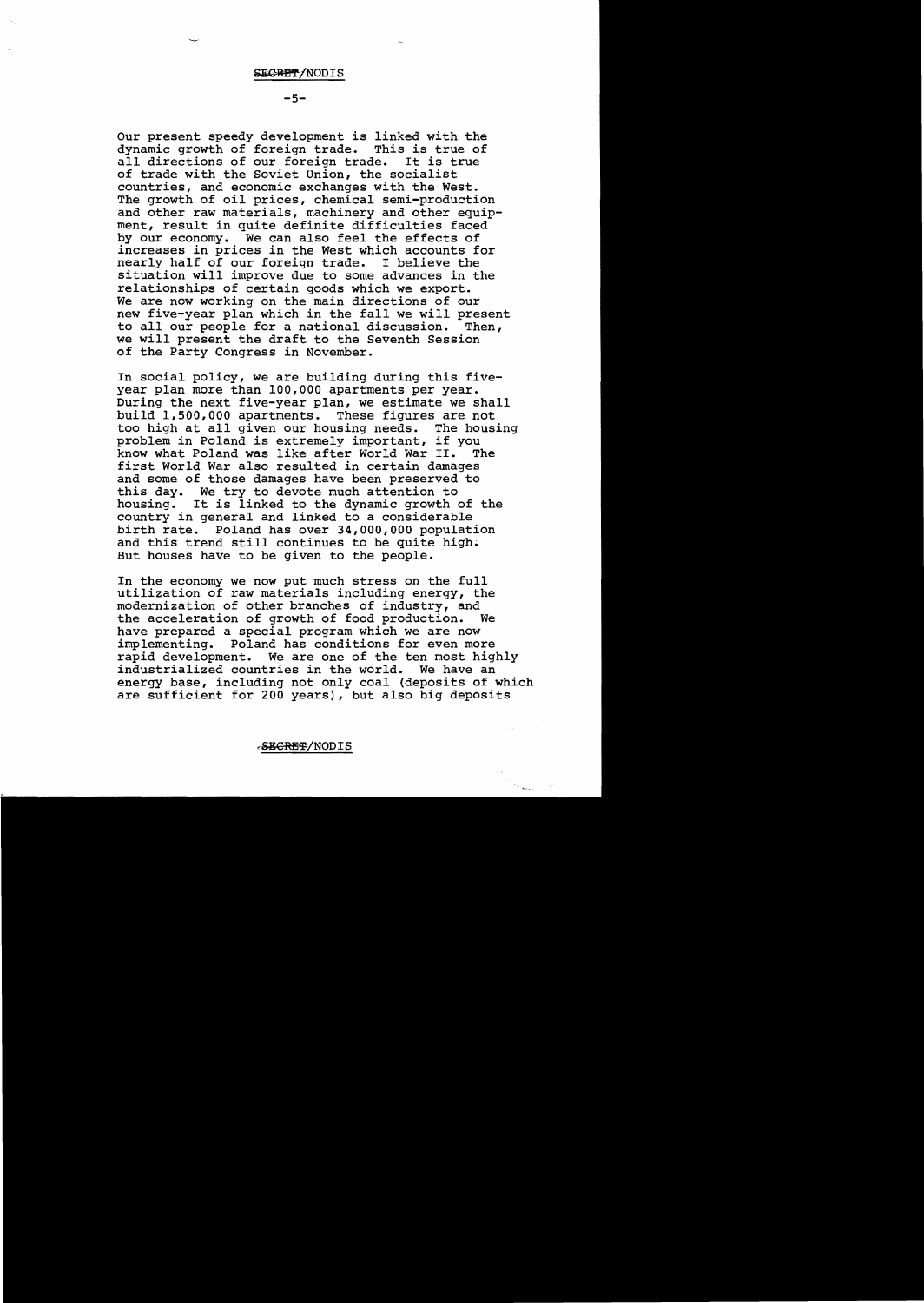$-6-$ 

of copper, sulphur, salt and other raw materials. Natutally, we have a strong excavating industry and<br>a scientific base. There are good natural condition There are good natural conditions for an increase in food production which in a short<br>period of time should make us self-sufficient. Our period of time should make us self-sufficient. optimism and accelerated production make this possible. Poland has an exceptionally good structure of popula-<br>tion. In 1971-80 about 6.500.000 young people start In  $1971-80$  about  $6,500,000$  young people start their work and they represent an active and very well educated cadre. I could mention also the conditions which assure us supplies of iron ore from the Soviet Union as well as conditions which provide opportunities for sale of our products in the Soviet The most important factor on which we base ourselves is the active support of our people for a<br>rapid socio-economic development of the country. The rapid socio-economic development of the country. present development strategy should bring Poland a two-fold growth in income per capita. We shall, therefore, bring about a new quality in the living standards of our people. Natrually, Mr. President, the successful implementation of our strategy is based on the process of development of international detente. This favors the development of relations between the East and West and favors the easing of defense burdens which the country has to bear. Let me not say anything more about social development. I shall pass to relations between our respective countries.

Poland is a socialist country linked by an unbreakable alliance with the Soviet Union. We are linked by the convergence of the basic interests of the socialist states. All our alliances strengthen the development of national identity and broad relations with our partners. This is true for reasons of development and it is particularly true with the United States. There are a number of objective factors which favor<br>cooperation between Poland and the United States. They cooperation between Poland and the United States. pertain to the role of the United States in the world,<br>in Europe, and relations between our nations. The in Europe, and relations between our nations. multi-million group of Americans of Polish descent, we consider, enrich and consolidate our relations. Today this is what detente means for the development of our cooperation. The key element in detente is cooper-The key element in detente is cooperation between the United States and the Soviet Union. As a result of our contacts in the economic, scientific,

# SEGRET/NODIS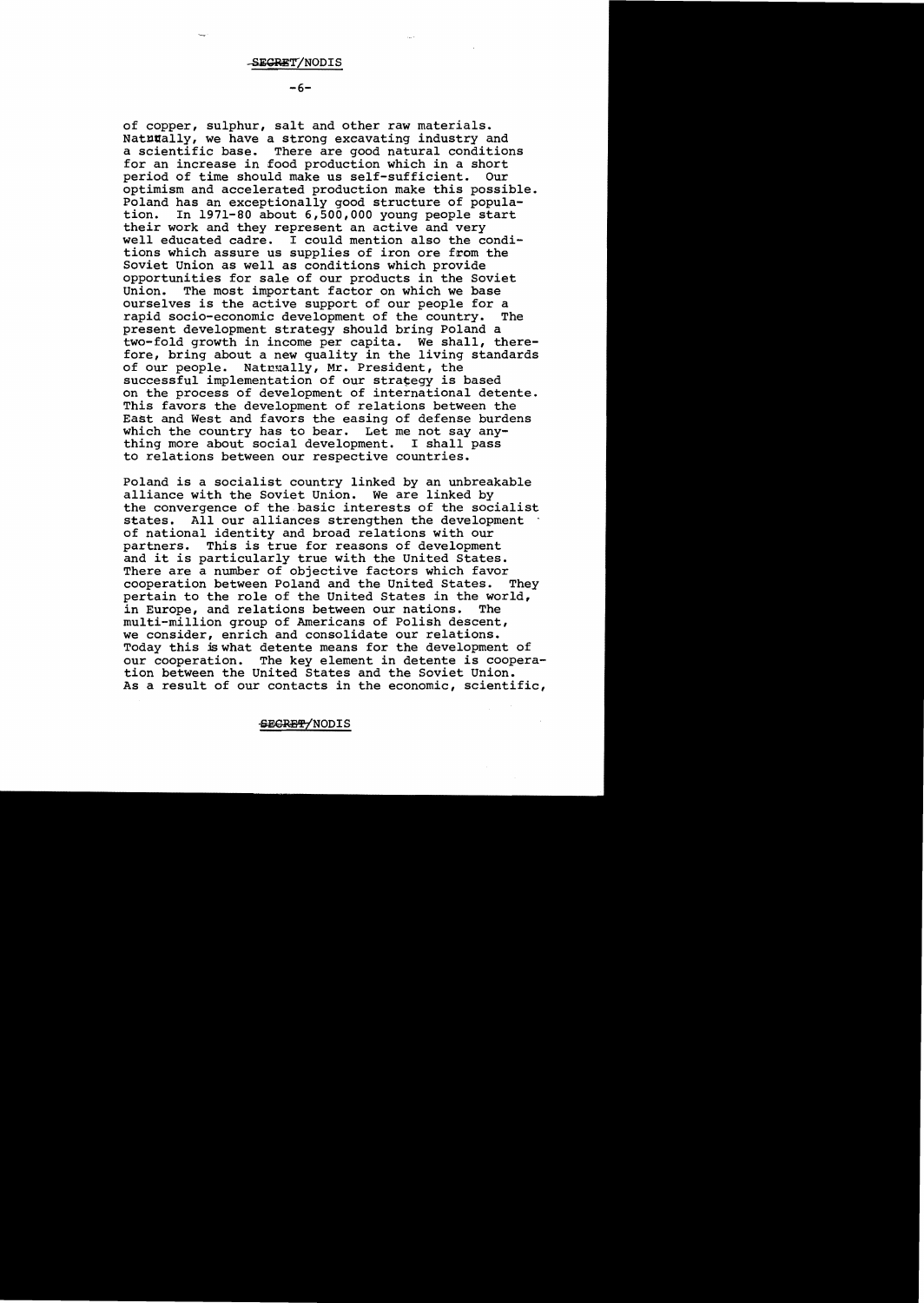$-7-$ 

I should say that the process is reciprocal. cultural and political areas and the contacts between our peoples, we can say that our relations have become less sensitive to inadvisable moments<br>in the international session. This allows us to in the international session. hope for further lasting cooperation between our<br>two countries. We note with great satisfaction We note with great satisfaction that we have made considerable progress both in the content of our relations and in the strengthening of<br>the political climate. These are our feelings. It the political climate. These are our feelings. is your contribution and the contribution of your close collaborators whose support we very highly value. At this juncture let me thank Ambassador Davies for his personal share in the contribution to the development of our relations. He reminds us both of many issues from the position he occupies, and

Before you came, we reviewed the implementation of all the agreements and decisions reached in the United States. We noted that they were being favorably implemented. We are convinced that these decisions and agreements will be implemented in the same way as thus far. It is our intention to expand Polish-American cooperation. We would like to ask you to sponsor this as you have done so far. During my visit to the United States, we concentrated on economic cooperation. I would like to calIon the Prime Minister, but before I do so, let me touch upon some other questions. The present developments call for more frequent political contacts on different levels. I believe these contacts have proved useful and there is nothing against having topics developed, discussed and agreed in separate conversations.

As far as cultural cooperation and exchanges of information are concerned, we are aware of the position of the United States in CSCE on cultural exchanges and exchanges of persons, seeing in them a contribution to rapprochement among nations. Our people are eager to learn about the achievements of other peoples including the United States. The achievements of the United States in science and culture are very widely known in Poland. We would like greater reciprocity. We see progress in that field. As for humanitarian relations, they do not have the character of a serious problem. Most cases are individual ones and we generally take care of them in a positive way.

## <del>SECRET</del>/NODIS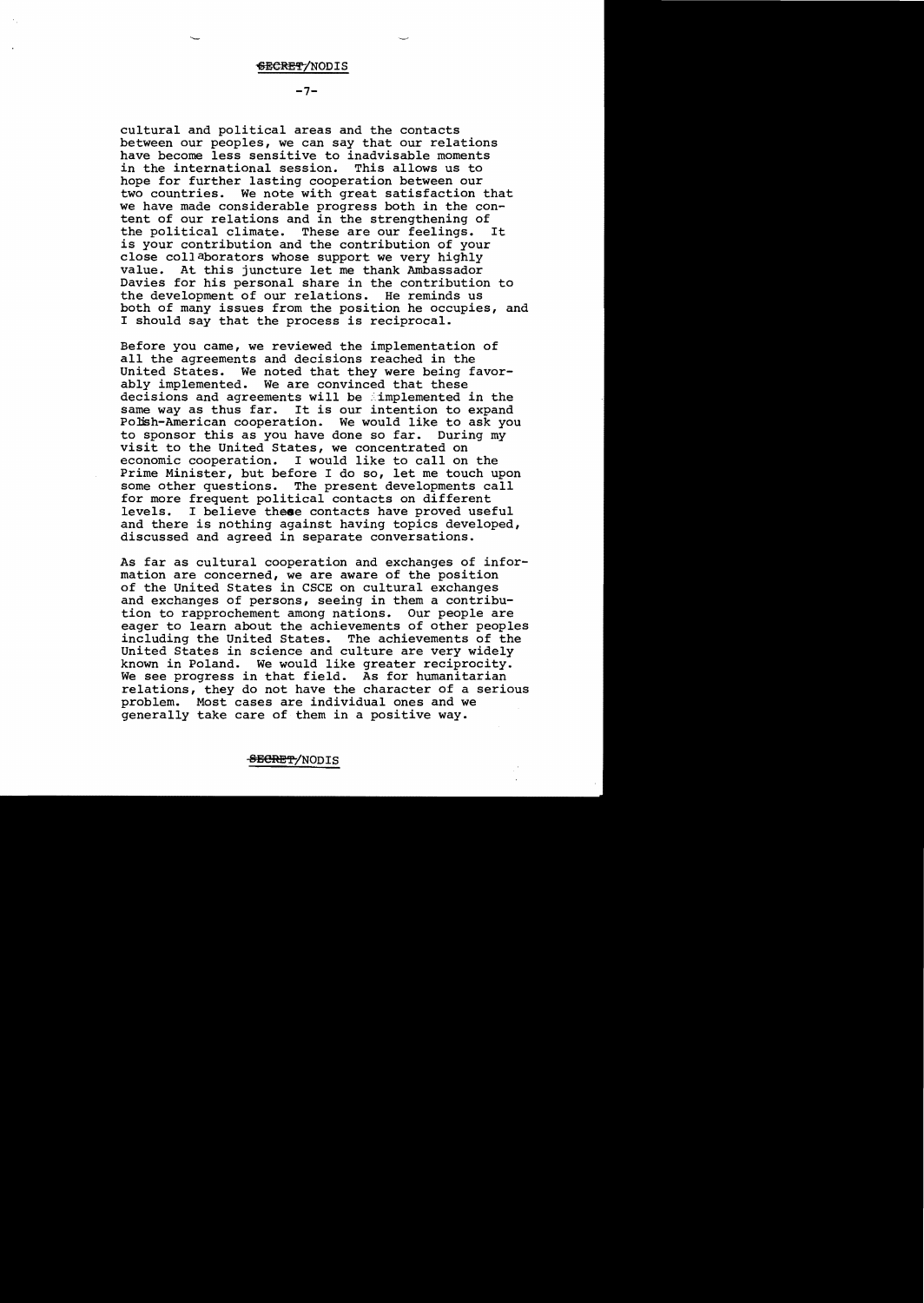## -&EGRM/NODIS

## $-8-$

We know that the united States is approaching its 200th anniversary. This was symbolized by the exhibit "The World of Franklin and Jefferson" which you were kind enough to speak about. The Bicentennial in the United States will be noted in a dignified way in Poland. We have been getting ready for a long time in Poland and will show all that which testifies to the greatness of the United States, the greatness of the American people.

Finally, Mr. President, we want to assure you that the people of Poland wish the great American people further development and further progress. Allow me to introduce the Chairman of the Council of Ministers, who would like to talk to you of specific economic problems.

Jaroszewicz: Mr. President, as we look at Polish-American economic relations, let me touch upon five questions. In 1974 trade exceeded \$770 million, an increase of 55 percent above 1973. In the balance sheet, this is accounted for by the growth of both imports and exports with an increase in Poland's disfavor from \$150 to \$250 million. This negative balance of trade was also affected by the growth in prices of agricultural products which we import.

First, in 1975 we have fixed a target of \$900 million. There are certain difficulties--passing difficulties and we are taking a number of courses of action. What is particularly disquieting is the lack of new co-production agreements, as for instance the good cooperation with International Harvester.

Second, in agriculture, we note considerable possiblities for further exchanges, for agricultural<br>exchanges. Poland is interested in long-term po Poland is interested in long-term purchases of grain and fodder on the American market at a level of 1-1~1/2 million tons annually within the framework of CCC credits. We are also interested in concluding a long-term agreement for the importation of grain and fodder. After the Soviet Union, the United States is the biggest partner for the improvement of the standard of living of the Polish people. We have had

#### -<del>SECRET/</del>NODIS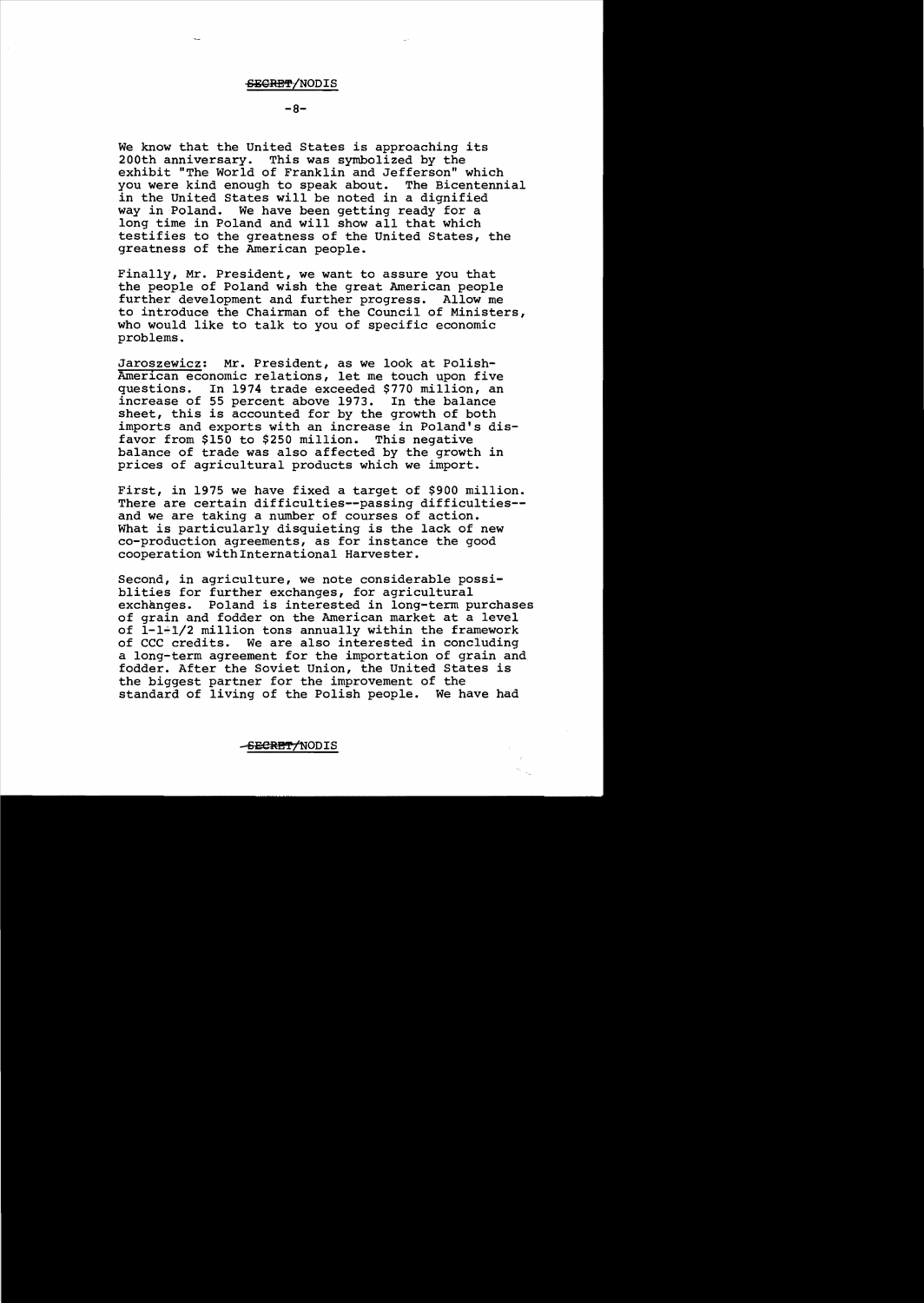**-9**

difficulties because the meteorological conditions have not been too satisfactory. We are able to count on the favorable attitude of the Soviet Union in this important question for us. We can offer long-term deliveries of our sugar to the United<br>States. Deliveries of sugar would stabilize our Deliveries of sugar would stabilize our trade and allow us to expand our sugar industry accordingly.

Third, concerning technology, present conversations which give hope for successful conclusion concern<br>purchases of big investment projects. These negotiapurchases of big investment projects. These negotions in many cases are nearing conclusion. They tions in many cases are nearing conclusion. include installation of coal gasification technology by Koppers; an agreement on cooperation with General Motors on a plant to produce delivery trucks of 1-1/2 2-1/2 ton capacity at the rate of 100,000 per year; the purchase of technology and know-how from RCA for the production of TV screens for color TV; equipment for the production of glass and other parts for TV screens from Corning Glass; the purchase of forges from Swindell-Dressler; and the expansion of cooperation in construction machinery with International Harvester. What is significant is that these contracts would amount to \$1 billion and some are of particular importance, for example, the purchase of production and technology for TV screens to produce color TV.

Gierek: It would be great propaganda because of the number of pieces involved.

Jaroszewicz: And the motor car industry. These transactions also provide for co-production and for export, including to the U.S. market. All of this would depend on the availability of favorable credits to<br>finance them. This means that we ask for the suppe This means that we ask for the support of all those transactions by the U.S. Government and the greatest possible support from Ex-1m Bank.

Fourth, cooperation by means of the facilities of the mixed commission on trade (Joint U.S.-Polish Trade Commission). We would like to request you to agree that at the next meeting we would discuss ways and means to accelerate the dynamic growth of mutual

<del>SECRET/</del>NODIS

 $\tilde{Q}_{\rm max}$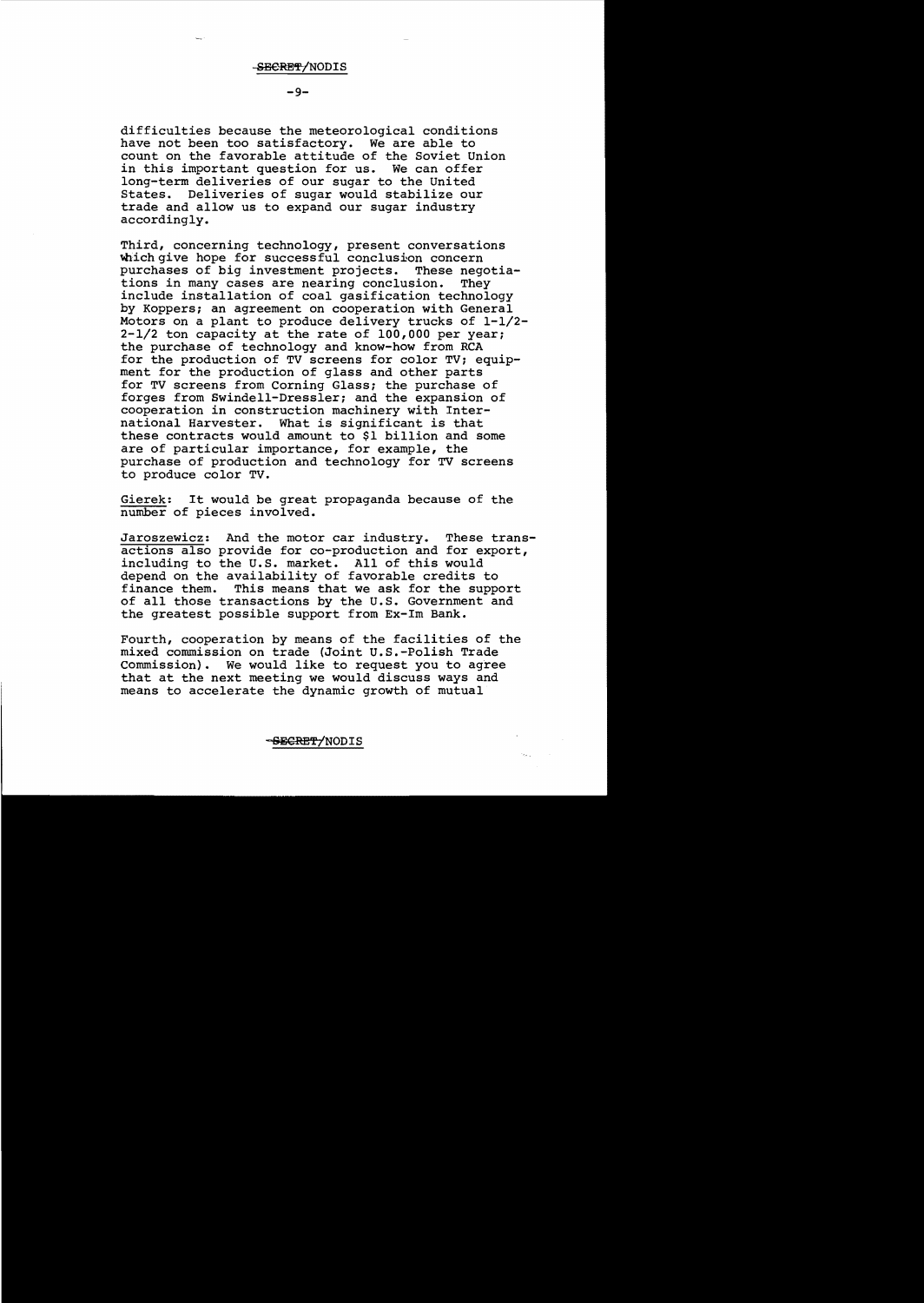**-10**

cooperation by implementing the decisions taken during the talks in Washington. We should also take up the question of certain limitations in new agreements. We would be grateful to you, Mr. President, if you could lend these questions favorable consideration and if you could accept the conclusions of the Commission following its meeting next October.

Fifth, scientific and technical cooperation. We link our great expectation for progress on coal research which we have discussed many times. We would like to expand our relations in agriculture by exchanges of experience and by means of the conversations which our Minister of Agriculture will have next fall in Washington. We are willing to consider a long-term contract which would open up good prospects. Among other questions, it is important for the development of tourist and personal traffic to have further air<br>connections. These are a few of the things which we These are a few of the things which we believe offer great possibilities for the development of economic relations. As I said, there is great significance to these fields and we would like to have your favorable support. Thank you.

The President: Mr. Secretary, let me thank you and your colleague for this very broad and detailed presentation of our relations. But I should at the outset say that this visit and this occasion brings back The first is the memory of meeting in Washington last October. The establishment of personal relations gave us the opportunity to discuss in detail the relations between our countries and how to broaden and improve these relations. The how to broaden and improve these relations. second came 16 years ago in Warsaw--my first experience in public life to meet with the Parliamentarians from many, many countries. And we met for ten days in this building with 100 Parliamentarians. The third memory is the warmth of that reception by the Polish people today which is a symbol of the close relations we have with Poland. It is not only based on the feelings of millions of Americans of Polish background but also the feelings we have for many, many reasons.

SECRET/NODIS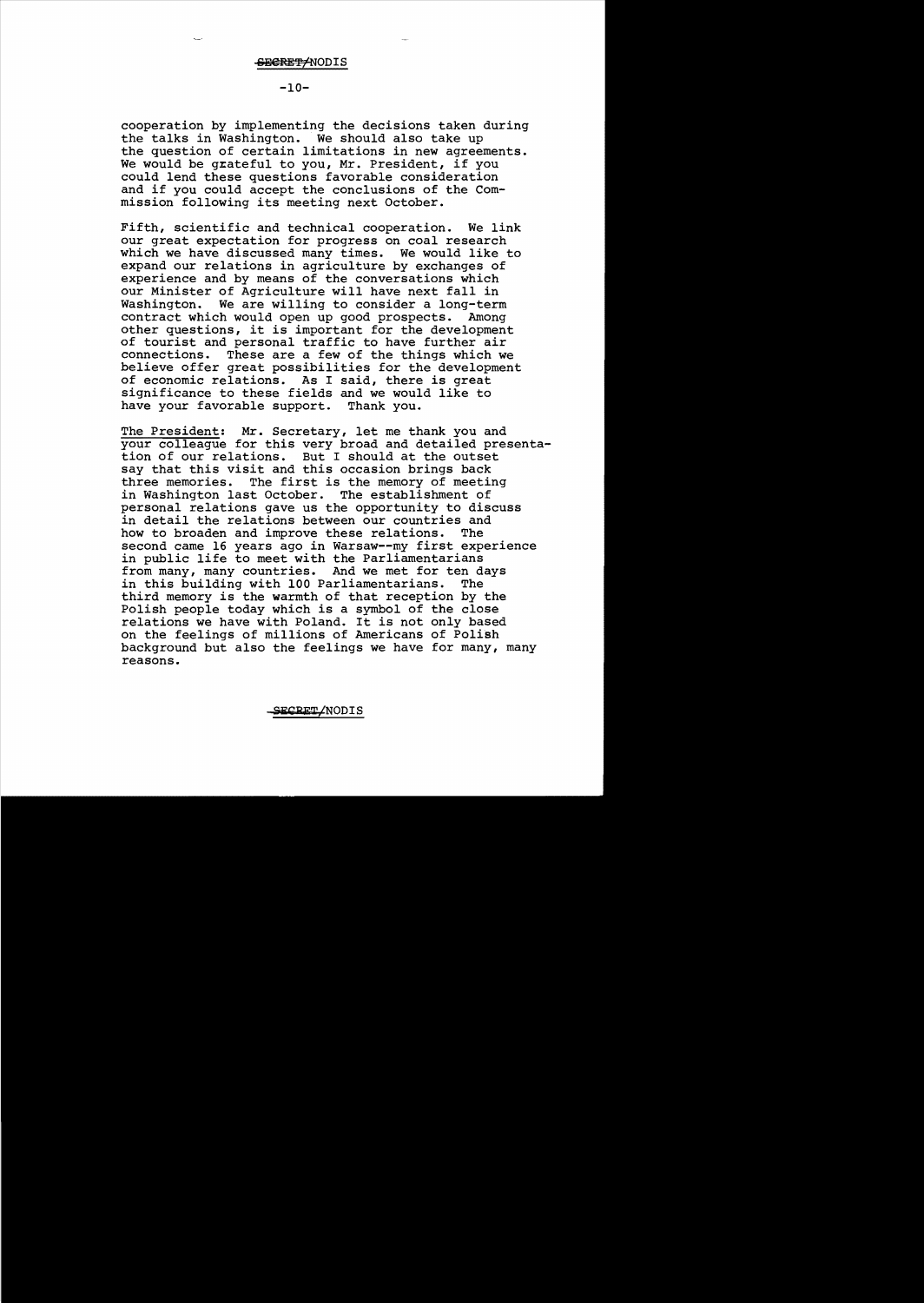# $-11-$

If I might, let me say a few words about relations<br>between Poland and the United States. We feel that between Poland and the United States. in a number of areas considerable progress has been made. In the cultural field, artists who have come from Poland to America make a magnificent impression. They are loved in the united States and we would like to see more of them. And ours who have come here know how warmly they have been received here.

In trade, the figures cited indicate a great increase in thepurchases by Poland of commodities. We hope<br>trade can increase on a reciprocal basis. The trade can increase on a reciprocal basis. companies cited by your colleague--General Motors, Corning Glass--I know would like to expand trade with Poland. I know the commission working on such matters will work out details and Eximbank will be as helpful<br>as possible. Private banking can also help. My as possible. Private banking can also help. understanding is that David Rockefeller and his bank are interested in expanding trade through the private sector.

In the area of agricultural sales, let me say that the United States is very fortunate that, with only 6% of our people involved in agriculture out of a total of 214 million people, they do a tremendous job. They have tremendous productive capacity and make it possible not only to feed our people but provide food to people in Europe, in other countries and throughout the world. As you know, agriculture is not the most consistent industry and we cannot be sure of a certain harvest. Last year, the harvest in grains and corn was not at the level anticipated. It was big but not as big as expected. This year, we anticipate a favorable wheat harvest, the largest in our history. If the weather is good during the next month, we will have the largest corn crop in the history of the United States. We have noticed that other areas of the world have far less favorable conditions for agricultural production. The United Staes to the maximum degree possible will seek to help countries in need. We have had good relations with Poland in the past in feedgrains. This year, too, I would hope to have good relations in feedgrains.

We are interested in your suggestion that your sugar production capability might help us. Last year, we had a shortage and prices were very high throughout the world. The situation has been mitigated to some

<del>SECRE</del>T/NODIS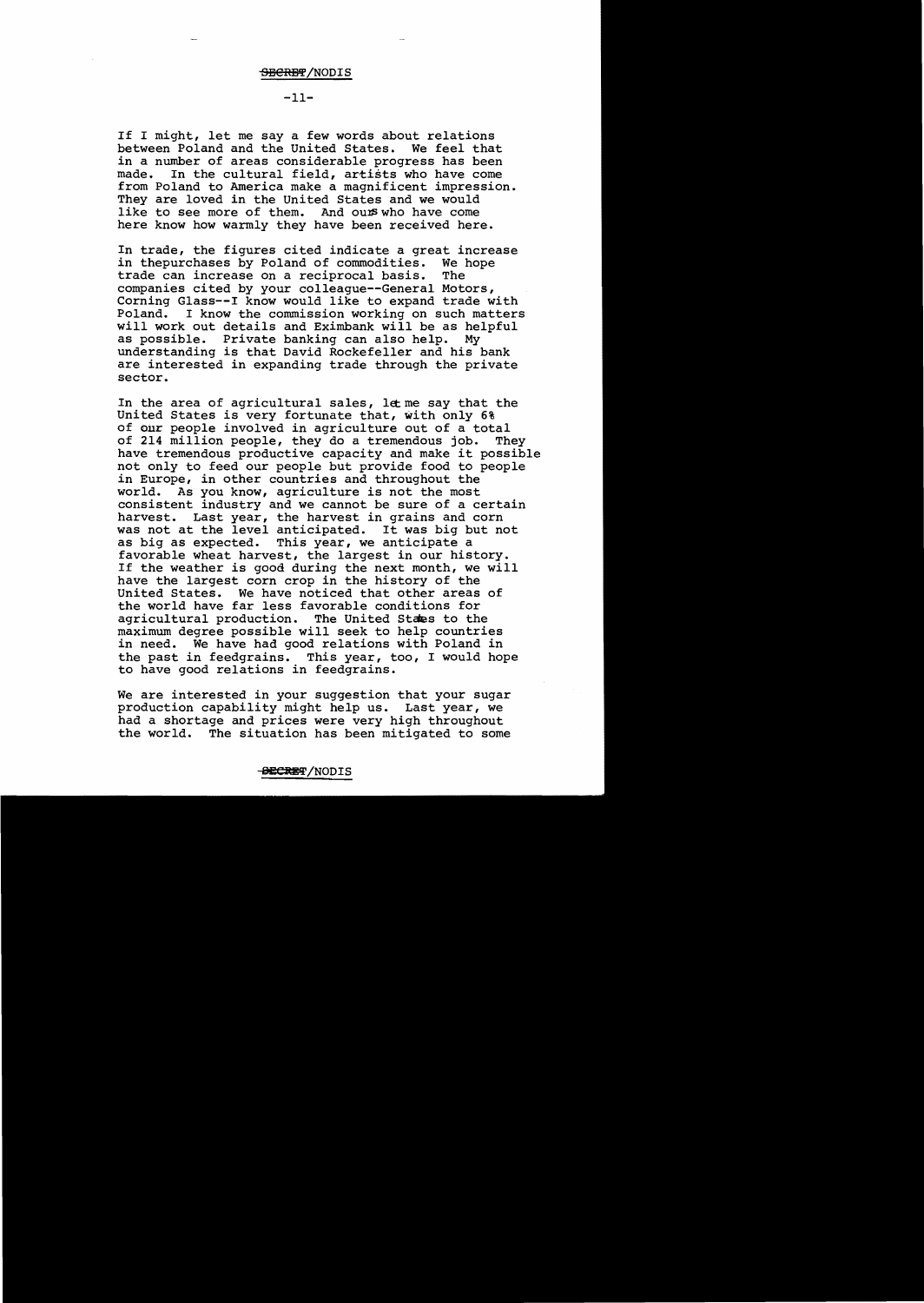# **-12**

extent but we are interested. If your Minister of Agriculture *is* coming to the united States in the near future, he might discuss this with Mr. Butz, the Secretary of Agriculture.

I was very interested in your comments on energy and coal. The United States and Poland have ample supplies of coal. You said you have anticipated supplies for 365 years. The United States has anticipated supplies for 300 years. Both of us have a mutual interest in the production of coal. You have mining techniques, first-hand, and we have technology and equipment which can be used on a reciprocal basis.

In the field of science and technology in certain areas, we have made great progress. In space we have done extremely well. The many byproducts of space technology can be made available to peoples throughout the world. In medicine, we feel benefits can be made available. These benefits can be excahnged with the These benefits can be excahnged with the advances made in your country.

There are, of course, a number of cases of people with relatives who want to be reunited with their families. I was very interested in your statement that most cases can and will be resolved. That would be beneficial to our relations.

I met with Congressman Rostenkowski, my representative at the Poznan Fair. He met with you. He gave me a full report. He was very complimentary about how he had been treated and explained how you wanted to establish close relations with the United States.

Let me turn now to detente and the many ramifications which come from *it.* I have long been, am now, and continue to expect to be an advocate of detente. I am aware that detente cannot solve all problems, but that concept *is* and has been very useful in relieving tensions. Detente in the future will be a useful tool for the betterment of relations between the Soviet Union and the United States as well as the associates of the Soviet Union and the allies of the United States.

 $\frac{1}{2}$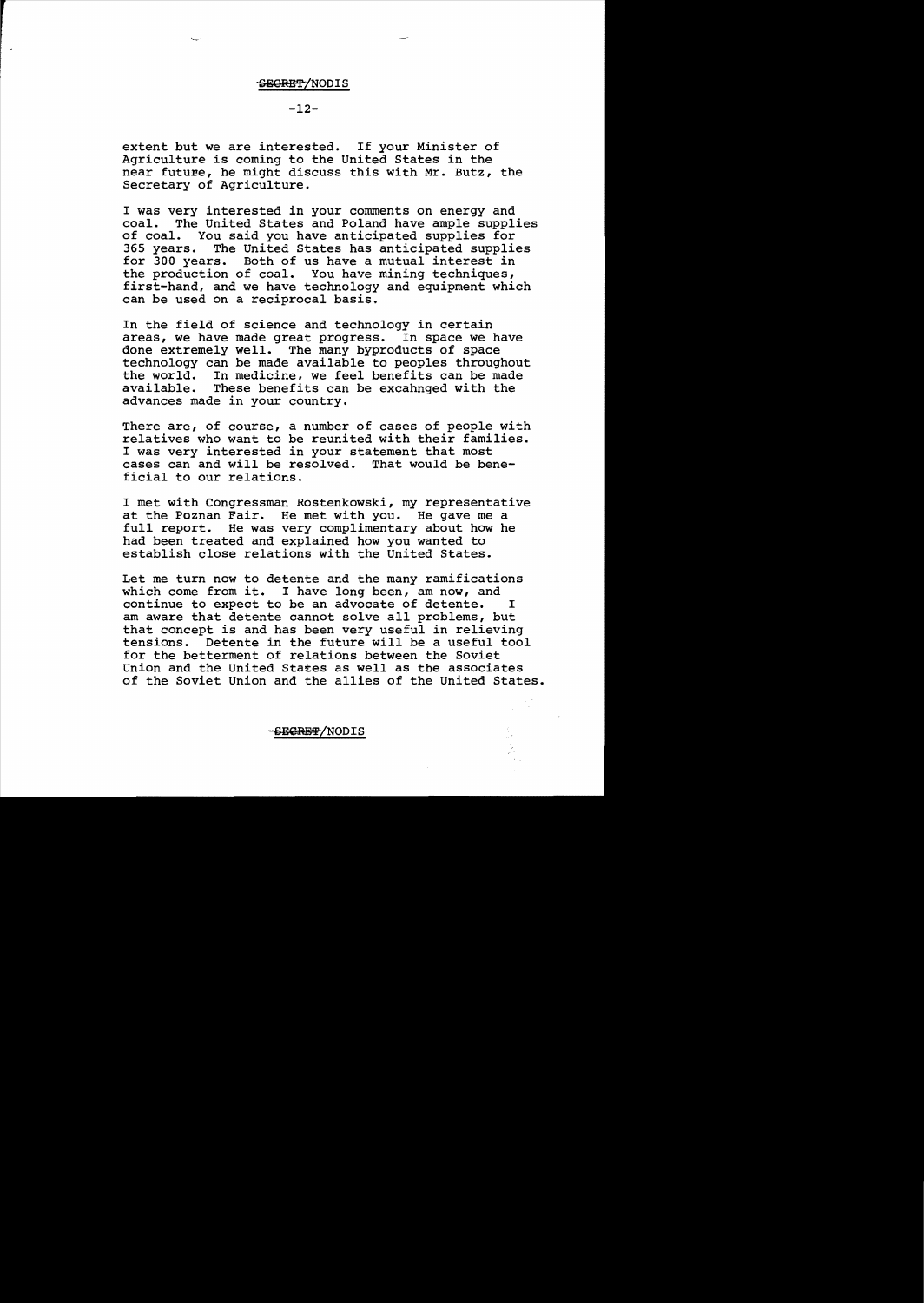# $-13-$

There are people in the United States who raise<br>questions about the advisability of detente. Some questions about the advisability of detente. raise questions on the basis that the United States got less than the Soviet Union. Others have a strong dislike of the political system in the Soviet Union and believe that somehow detente perpetuates that system. My feeling is that we have our system amthe Soviets have their system. Detente is not aimed at changing the system but at problems which can be resolved. On the other hand, it has to be understood, particularly in our system, that in order to maintain detente and in order to defuse political criticism in the United States certain statements both oral as well as written have to be made to<br>soften the criticisms of some of our people. Othersoften the criticisms of some of our people. wise, some people in authority face internal political<br>problems. There must be a sophisticated understanding There must be a sophisticated understanding of our political system. Those in the Soviet Union must understand that our system works differently, that a person must be judged by his actions, not his words. As I meet with Brezhnev in Helsinki and, hopefully, in the United States, I can assure you, as I will him, that detente has been of great benefit to the United States, the Soviet Union, and the world as a whole. And we must continue detente for the benefits which we have had in the past and which<br>we hope to achieve in the future. It requires underwe hope to achieve in the future. standing and sophistication. We very sincerely want to build better cooperation and a bridge for better relations between us and the world. You, I and Dr. Kissinger are going to Helsinki. There has been some criticism in the United States that I should not go--criticism from the extreme right and some liberals and left-inclined. I believe Helsinki is a step in the right direction. Much will depend on execution and implementation. It is our obligation to see to it that it is implemented in the right fashion. it achieves what I think, criticism in the United States will be eliminated and I am optimistic enough to believe that it will be accomplished.

With the USSR, we have made significant progress in While in Helsinki, we expect to discuss the outgrowth of very successful talks in Vladivostok. If the talks bring us closer, then it will be another giant step forward in limiting strategic arms and lifting the arms burden and increasing opportunities for peace throughout the world.

#### <del>SECRE</del>T/NODIS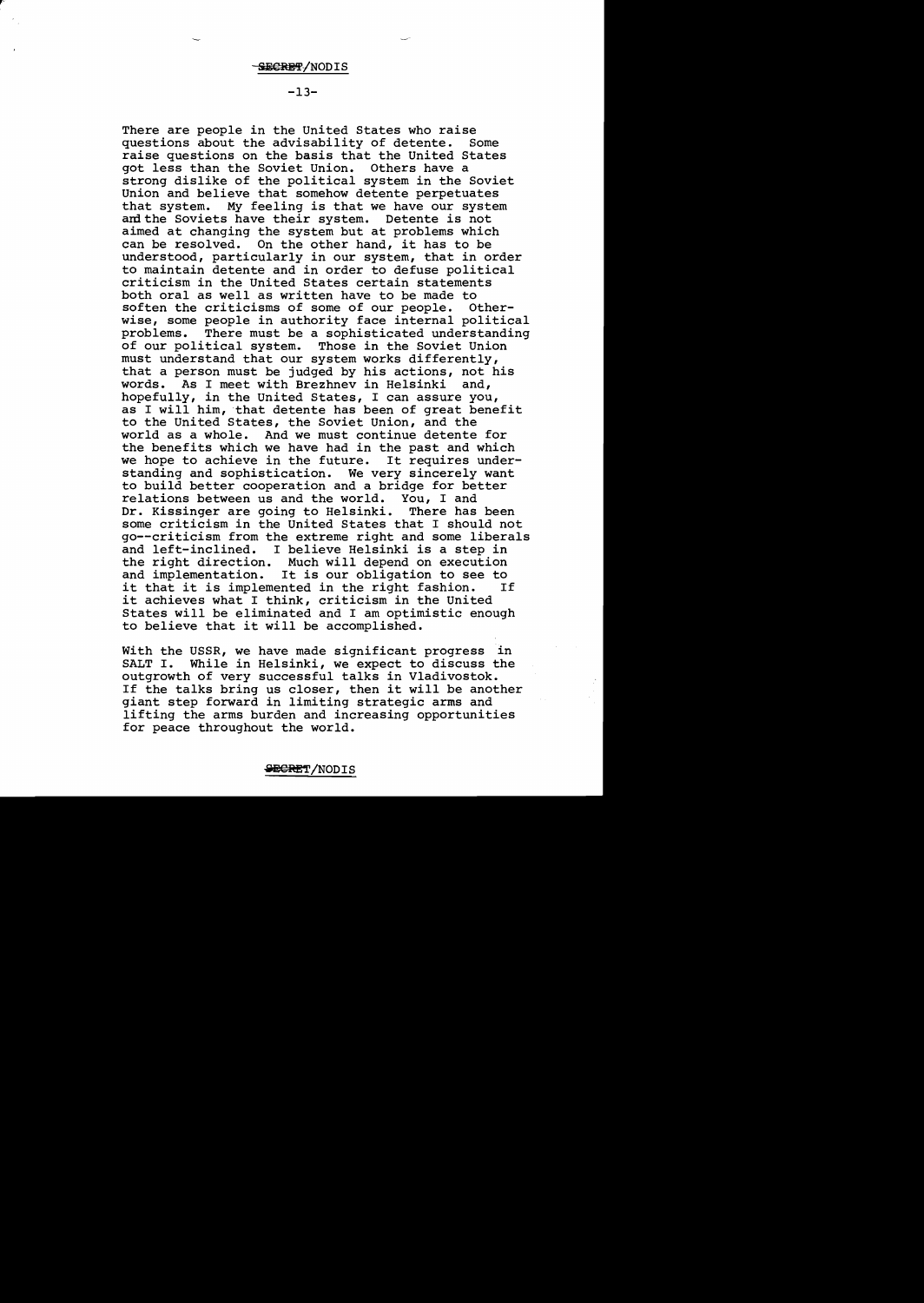## $-14-$

In closing, I feel our discussion this afternoon and earlier today broadened the foundations for much better relations between both our peoples. I pledge to you, we will make a maximum effort so that Poland and the United States have an opportunity to feel closer in the years ahead.

Gierek: Thank you heartily, Mr. President, for what you said. (Looks up and down the table.)

I don't know if anyone wants to say anything. Mr. President, let me refer to one subject. This is our attitude to matters of detente and all that is linked to Helsinki. I want to speak here not as a Pole alone because if I were to approach this as a Pole from a narrow point of view, I would have to emphasize the need for understanding. I would like emphasize the need for understanding. to speak as one whose country ranks second in our socialist group after the Soviet Union, both in economic and in military terms. We are grown up. We are a country which is a member of the Warsaw Treaty with all the consequences which ensue from that fact. As the second largest in' the Warsaw Treaty, we, like the Soviets, are not interested in Helsinki onjy for the merely spectacular phenomenon but in all that will follow from it. We realize there are some forces in the world against detente. You speak<br>of a verv narrow group in the United States. We of a very narrow group in the United States. would note there are broader groups. We should make no less effort after Helsinki than the effort that we have made up to now. I say this for poland, the second socialist country. I am not aware of what Brezhnev is going to talk to you about--I am not curious but one day I will learn. But I am convinced that Leonid Brezhnev will say what he feels, and he feels the need for consistent consolidation of the process of detente. This is not only his feeling but the feeling of Soviet leaders, of the Soviet people. I base all this on something--the willingness and readiness to strengthen detente is because of the means of destructionwhich are sufficient to destroy everything many, many times. The problem is to seek ways and means to freeze the situation and bring about such a degree of mutual trust that we could rest assured that the world would not be changed into a place of danger. Naturally, the world has all kinds of dangerous situations. But all these are not as